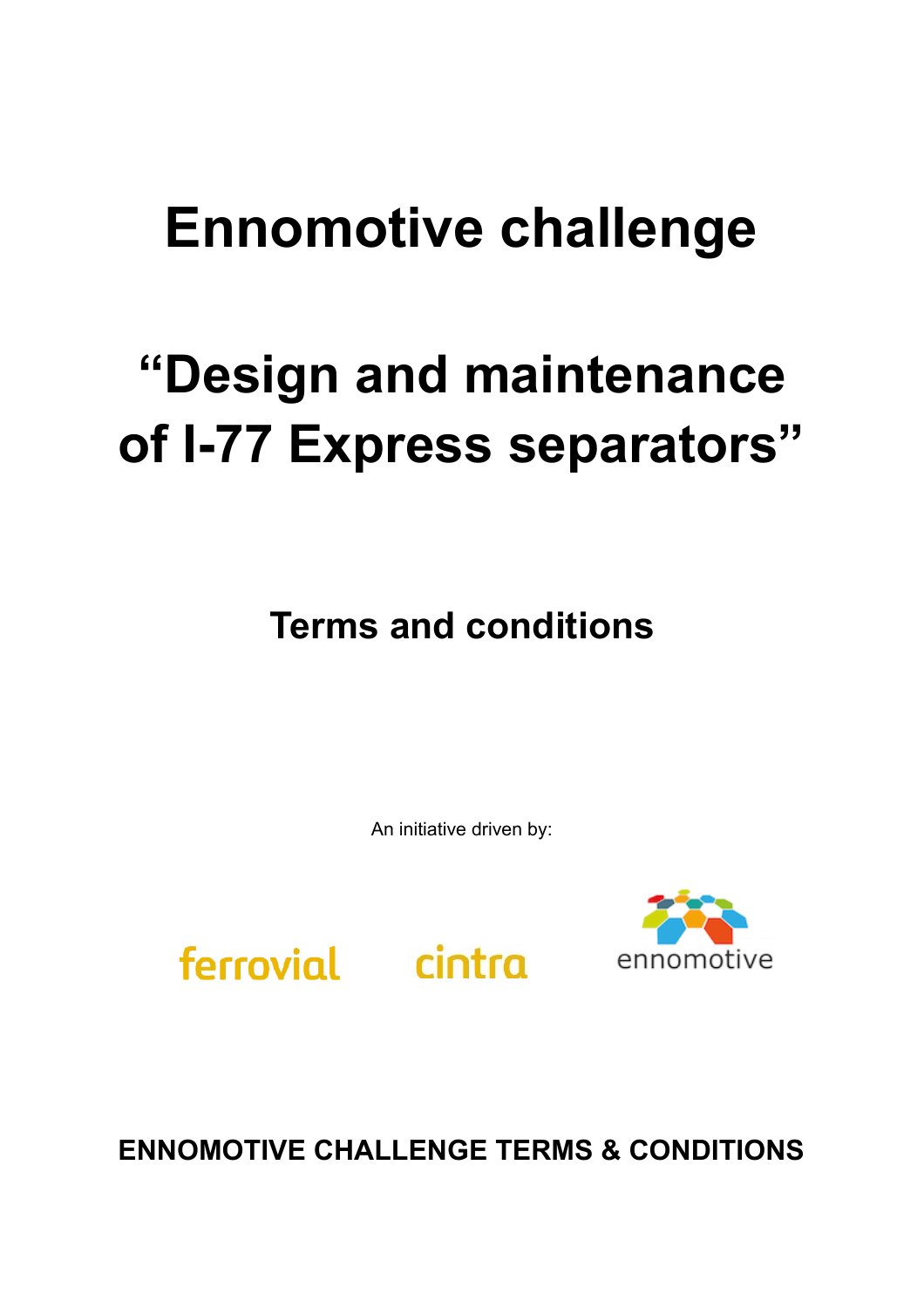| <u>1.</u>         | <b>Description and objectives</b>           | $\overline{2}$   |
|-------------------|---------------------------------------------|------------------|
| 2.                | <b>About Ferrovial Group</b>                | $\overline{2}$   |
| $\underline{3}$ . | <b>The Challenge</b>                        | 3                |
|                   | 3.1. Background                             | 3                |
|                   | 3.2. Specific objectives.                   | $\overline{4}$   |
|                   | 3.3. Use cases                              | 4                |
| 4.                | <b>Schedule</b>                             | 5                |
| <u>5.</u>         | <b>Application process</b>                  | $6\phantom{1}6$  |
|                   | 5.1. Selection criteria                     | 6                |
|                   | 5.2. Submission of applications             | $\overline{7}$   |
| $\underline{6}$ . | <b>Evaluation process</b>                   | $\overline{7}$   |
|                   | 6.1. Evaluation criteria                    | $\overline{7}$   |
|                   | 6.2. Evaluation phases                      | 8                |
|                   | 6.2.1. First round                          | 8                |
|                   | 6.2.2. Second round                         | 8                |
| <u>z.</u>         | <b>Winner notification</b>                  | 8                |
| 8.                | <b>Negotiation phase</b>                    | $\boldsymbol{9}$ |
| 9.                | Communications                              | 9                |
| <u>10.</u>        | <b>Awards</b>                               | $\boldsymbol{9}$ |
| <u>11.</u>        | <b>Industrial and Intellectual Property</b> | 9                |
| <u>12.</u>        | Confidentiality                             | 10               |
| 13.               | <b>Exclusivity and Non-competition</b>      | 11               |
| 14.               | <b>Privacy Policy</b>                       | 11               |
| <u>15.</u>        | <b>Concluding Remarks</b>                   | 13               |
| 16.               | <b>Acceptance of Terms and Conditions</b>   | 13               |
|                   | 17. Applicable Law and Jurisdiction         | 13               |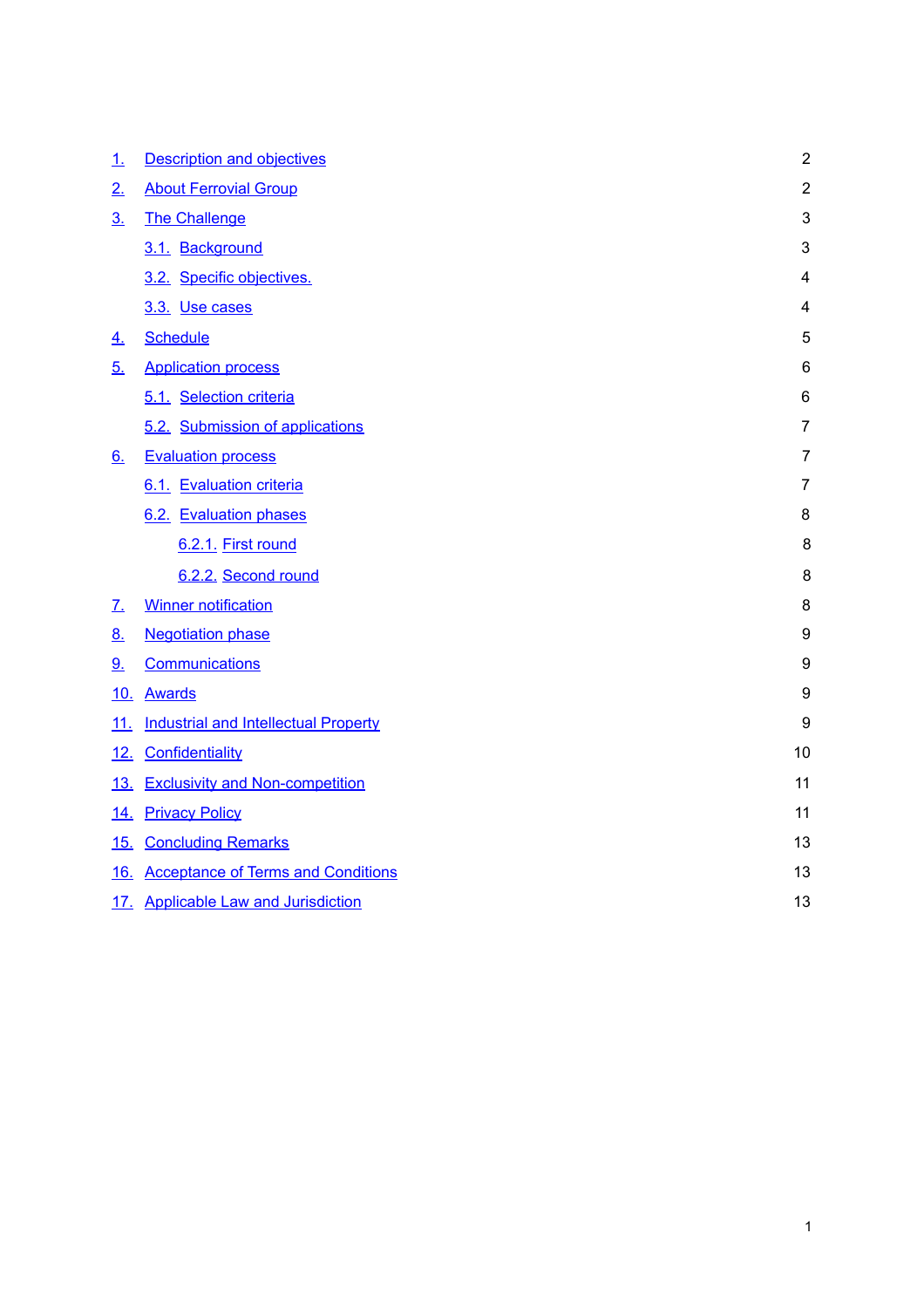## **ENNOMOTIVE CHALLENGE TERMS & CONDITIONS**

## <span id="page-2-0"></span>**1. Description and objectives**

Ennomotive is an online community of engineers, scientists and startups from over 50 countries that helps solving industrial and logistics challenges of leading companies through a crowdsourcing method, offering the opportunity of taking part on innovation competitions in which to offer solutions to a specific challenge proposed by corporations ("**Ennomotive**" or the "**Community**").

Ferrovial Corporación, S.A. ("**Ferrovial**") and Cintra Servicios de Infraestructuras, S.A. ("**Cintra**"), both companies being part of the group which parent company is Ferrovial S.A. ("**Ferrovial Group**") are posing a challenge through Ennomotive platform (the "**Challenge**" or the "**Competition**") in which engineers, scientists and startups from the Community will be able to propose solutions to three different problems related to the Concession (just as this term is later defined).

Specific objectives of the Challenge are listed below:

- Connect Ferrovial Group with the most exceptional engineers, scientists and start-ups from the international entrepreneurship ecosystem
- ! Accelerate Ferrovial and Cintra innovation process by implementing impact technology solutions through engineering crowdsourcing.
- ! Find a solution to specific technical difficulties that were found at the beginning of the maintenance service of the US highway I-77 Express (the "**Concession**").

To achieve these objectives, Ferrovial and Cintra are launching a challenge through Ennomotive platform. Competition winners might get, among other benefits, a cash prize up to 15.000€.

This document sets the principles that govern the selection process of the best project capable of solving the challenge that Ferrovial and Cintra are proposing to the global entrepreneurship community through Ennomotive.

By applying to the Challenge, participants necessarily express full cognizance and acceptance of the terms and conditions specified herein.

## <span id="page-2-1"></span>**2. About Ferrovial Group**

Ferrovial Group is one of the world's leading infrastructure operators committed to developing sustainable solutions.

Ferrovial Group has around 96.000 employees and carries out projects in more than 15 countries. It is a member of IBEX 35 index and is also included in prestigious sustainability indices such as the Dow Jones Sustainability Index and FTSE4Good.

Ferrovial Group activity is carried out through four business lines:

- ! Services: efficient provision of environmental and urban services and maintenance of infrastructures and facilities.
- ! Highways: promotion, investment and operation of motorways and other infrastructures.
- ! Construction: design and construction of infrastructures in the areas of civil engineering and industrial construction.
- Airports: airport investment and promotion.

A commitment to society is one of Ferrovial Group distinguishing characteristics. Accordingly, the company is committed to Corporate Responsibility, best practices in terms of Quality and Environment, and the advancement of Innovation. Ferrovial provides services to large communities to promote socio-economic development, helping improve people's living standards

Cintra is a company that develops and efficiently manages transport infrastructures around the world as the highways business line of Ferrovial Group. It has over 50 years of experience and presence in 9 countries where it has been winning bidder of 24 concessions, managing over 1.468 road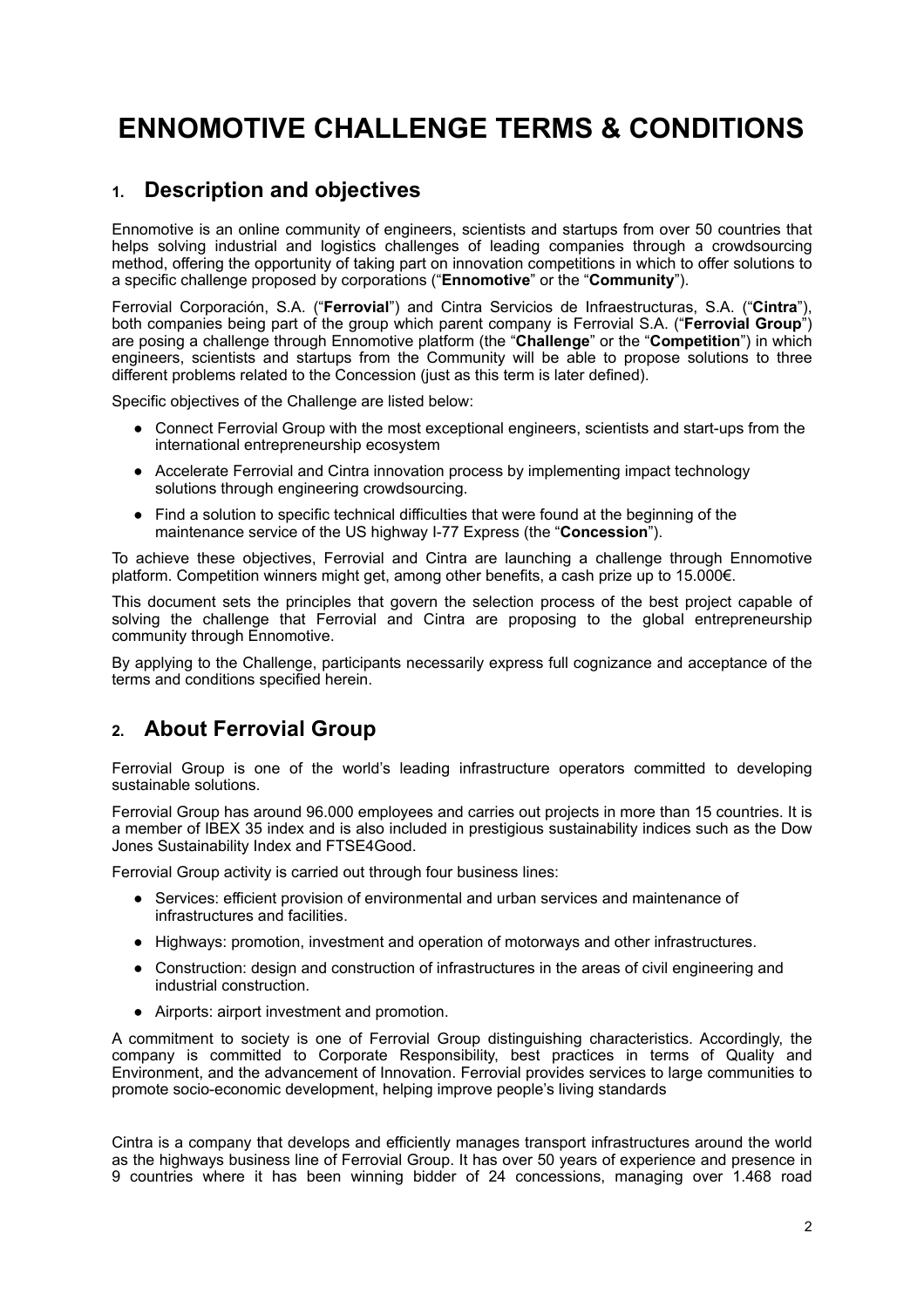kilometers. It is internationally recognized for the development of transport infrastructures, staying at the forefront of highways operation, implementation of cutting-edge toll technology and development of new finance structures.

Relevant information:

- 1.468 road kilometers.
- 24 concessions in 9 countries.
- ! 18.472 M€ investment managed in 2018 (94% international).
- ! Owner of 43,23% of 407 ETR highway in Toronto (Canada) and 62,97% and 54,6% of Managed Lanes NTE and LBJ highways in Texas (USA), respectively.
- Only in USA and in 2018 it was responsible for the full opening to the traffic of the NTE 35 West highway (53,67% Cintra) in Texas and for the ongoing construction of I-77 (50,10% Cintra) in North Carolina and I-66 (50% Cintra) in Virginia.
- ! Examples of average daily traffic: 200.000 vehicles at NTE, 270.000 at LBJ and 135.000 at 35W.

## <span id="page-3-0"></span>**3. The Challenge**

The Challenge to be launched through Ennomotive's platform is "**Design, Cleaning and Replacement of Tubular Separators on Highways**".

#### <span id="page-3-1"></span>**3.1. Background**

Ferrovial and Cintra are constantly at the forefront of developing new commercial solutions and, together with the Construction division of Ferrovial Group ("**Ferrovial Agroman**"), they design roads to obtain the best project value. This is achieved by maximizing revenue and optimizing the balance between initial investment and future operation and maintenance costs, guaranteeing users the safest, most reliable and quality service.

Cintra, in collaboration with Ferrovial Agroman as main builder, has improved Interstate 77 in north Charlotte, North Carolina. The design has led to the expansion of its lanes, in both directions, along 26 miles (41.8 kilometers) of the I-77 in the metropolitan area north of Charlotte, between the connections with I-277 in Charlotte and the NC-150 in Iredell County. In three sections, the existing highway is being rebuilt, which means its expansion by creating an adjacent highway called I-77 Express ("I-77 Express") that adds capacity by creating express lanes with variable electronic tolls that improve the operation of the highway ("**Express Lanes**").

Upon completion of the construction of the I-77 Express, and under the concession agreement of the competent authority ("**Concession Agreement**"), a consortium of companies called I-77 Mobility Partners ("**I-77 MP**") led by Cintra is responsible for the operation and maintenance of the Express Lanes for a period of 50 years. Express Lanes run adjacent to existing general-purpose free lanes, separated by plastic delineators (for more information, check: [https://www.ferrovial.com/en/business/](https://www.ferrovial.com/en/business/projects/i-77-express-lanes/) [projects/i-77-express-lanes/\)](https://www.ferrovial.com/en/business/projects/i-77-express-lanes/).

Delineator's main purpose of these is to prevent toll violators from entering or exiting the Express Lanes without crossing a toll gantry. Toll gantries are used to register every customer's transaction, by reading their license plate or their toll tag, so the corresponding fees can be billed to the users of the Express Lanes.

The current delineator model used on the I-77 Express is City Post GD and they are glued down to the pavement with epoxy resin (the "**Delineators**"). This solution was considered the most convenient when carrying out the I-77 Express improvement project because screwed-on delineators damage the pavement by creating a discontinuity on its surface, being able to easily detach and cause punctures in vehicles tires and others safety problems for road users.

During the conservation works carried out by I-77MP under the Concession Agreement (CA), and in relation to the Delineators, some technical difficulties have arisen in relation to the following actions:

1. Delineators replacement: Concession Agreement requirements in relation to delineators replacement works include *"the replacement of all damaged or missing Delineators when (i) two or more consecutive are missing, (ii) more than 5% of the total Delineators placed along one mile of the road are damaged, and (iii) they are more than 6 inches out of plumb. All Delineators must lack functional defects and be visible to road users."* During the replacement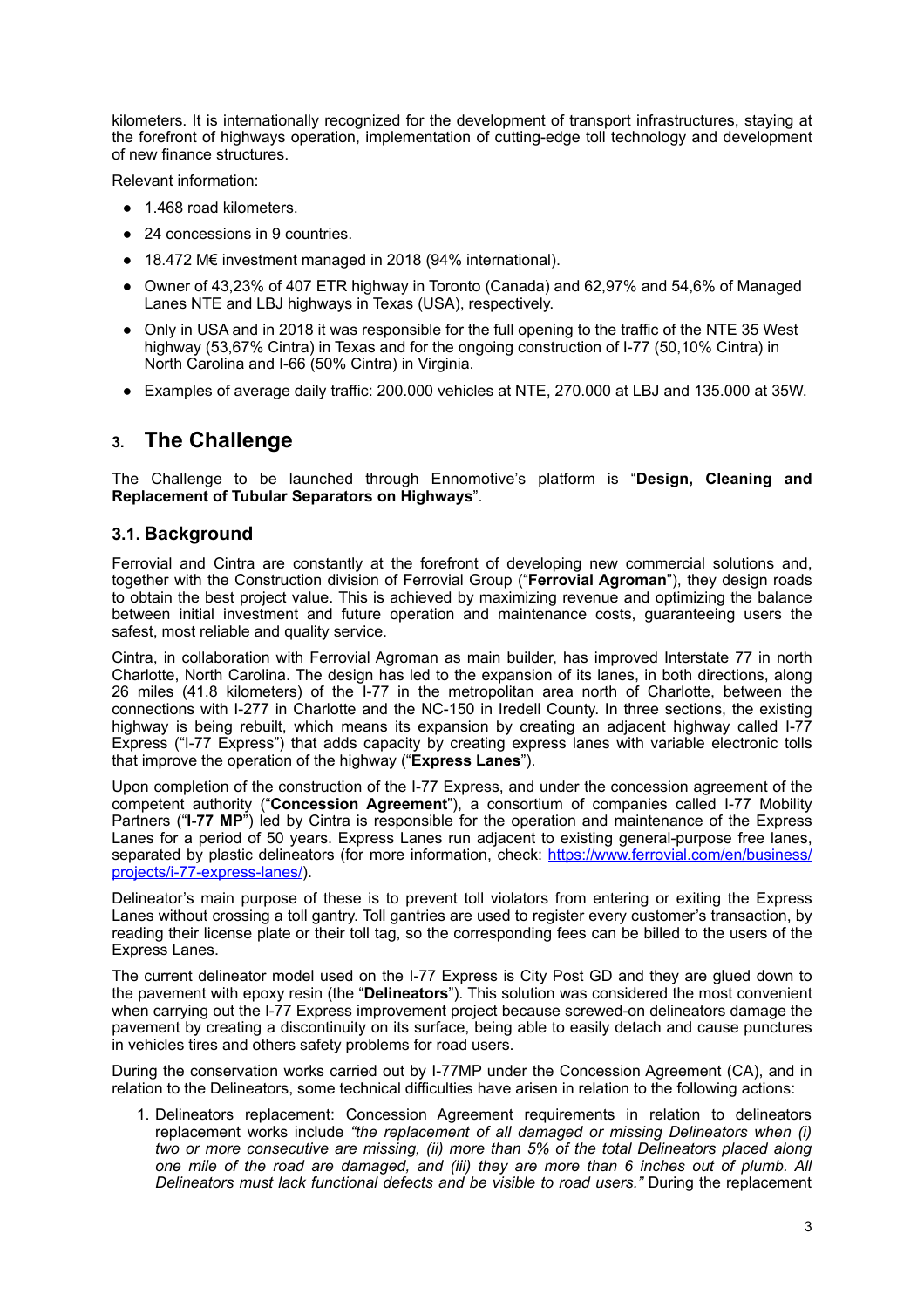works, the I-77MP maintenance team has notice that when removing a Delineator some epoxy resin remains on the surface of the pavement.

- 2. Delineators cleaning and maintenance: according to the Concession Agreement, Delineators must be in an optimal state of cleanliness to meet the reflectivity requirements. The I-77MP maintenance team has tried to clean them with sprayed cleaning solutions, but dirt does not come out as it depends on its type. This is important to consider, since Delineators are subject to live traffic and roadway maintenance activities, and can present petroleum-related dirt, which is difficult to get rid of.
- 3. Maintenance during winter season: during the winter season and due to the difficulties caused by frequent snowfall, a specialized company (not I-77MP) is responsible for clearing the Express Lanes using snowplows. These works usually cause deterioration in the Delineators that the I-77MP team must resolve.

Replacement or maintenance works must be performed with rolling closures from 9pm to 6am. The closure must move faster than 3mph and stop up to 15 minutes. During a stop, it takes currently around 3 minutes to replace a delineator. The replacement or maintenance works will always be done on the Express Lane that is further to the left of the road.

#### **3.2. Specific objectives**.

- <span id="page-4-0"></span>3.2.1. Comply with the requirements set forth in the Concession Agreement.
- 3.2.2. Solve the difficulties found in the Delineators replacement and maintenance works in the most efficient way.
- 3.2.3. Reduce the cost involved in the replacement and maintenance works of Delineators on I-77 Express.
- 3.2.4. Increase the efficiency of the resources used to solve the existing difficulties in relation to the Delineators.
- 3.2.5. Apply innovative tools and technologies that benefit the transport and mobility infrastructure sector.

#### <span id="page-4-1"></span>3.3. **Use cases**

To address this Challenge, three use cases have been defined, which will be proposed through the Ennomotive platform, with the aim of optimizing the resolution of the difficulties and problems identified in section 3.1 above.

#### **Use case 1: Delineators replacement**

#### **Current situation**

During the performance of replacement works, the I-77MP maintenance team has noticed that, when removing a Delineator, some epoxy resin remains on the surface of the pavement. Two possible options have been proposed to avoid this problem, but both have limitations:

- Replacement in the same place: the residual epoxy left on the surface should be completely removed before placing the new delineator. If not, the new delineator won't stick properly and will be easily detached.
- Replacement a few inches away: after removing the previous one, the new delineator will be placed a few centimeters away from the exact position where the old one was. The new one will be installed easier, because there is no need to remove the residual epoxy. The epoxy holes, though, will accumulate all types of debris and dirt, and maintenance team will have to clean them in a recurrent way.

#### **Desired situation**

We are looking for a solution that meets the maintenance requirements set forth in the Concession Agreement. The proposed solution:

- Should include a description of the Delineators replacement method and of the necessary equipment.
- − Should be compatible with the rolling closure times and limitations explained above (3.1. Background section).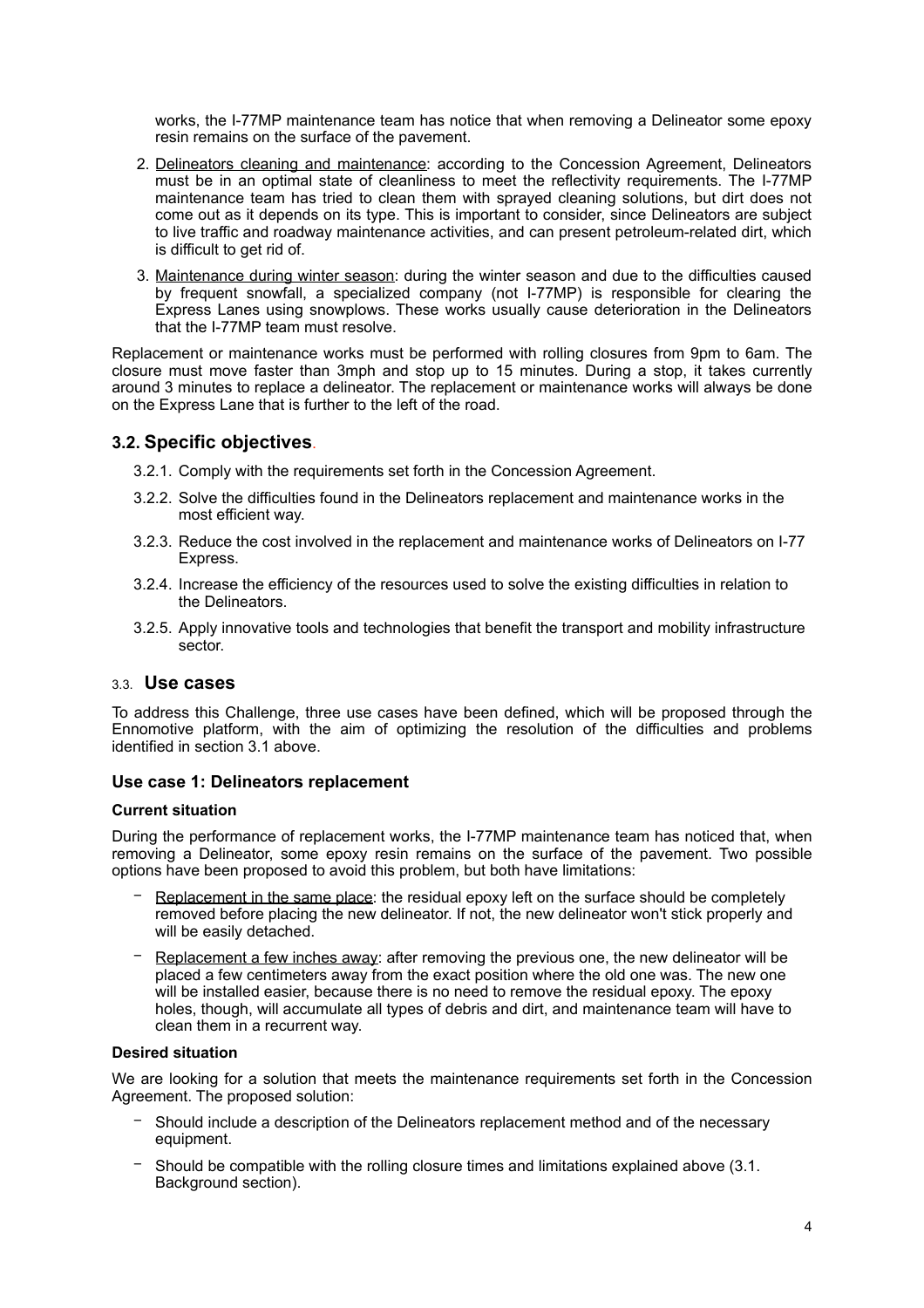Should consider that replacement works should only be carried out on the Express Lane that is located to the left of the road.

#### **Use case 2: Delineators cleaning and maintenance**

#### **Current situation**

The I-77 MP maintenance team has tried to clean Delineators with pulverized cleaning solutions, but they are not completely effective as, due to traffic and road maintenance works, Delineators may present oil-related dirt, which is difficult to get rid of.

As a solution to this problem it has been proposed to paint Delineators instead of cleaning them, but tests have not yet been performed. However, this solution has some limitations: paint could only be applied in summer, within certain temperature ranges, and reflective sheets should be later installed in each Delineator. In any case, Delineators must maintain same performance and reflectivity properties as before being painted.

#### **Desired situation**

Submitted solution:

- Should include a description of the cleaning and/or painting method and of the necessary equipment.
- − Should be compatible with the rolling closure times and limitations explained above (3.1. Background section).
- Should consider that maintenance works should only be carried out on the Express Lane that is located to the left of the road.

#### **Use case 3: Winter maintenance**

#### **Current situation**

The use of snowplows and products used to prevent snow and ice from freezing the road usually cause damage to the Delineators, deteriorating the paint or taking them off the pavement on which they are installed.

#### **Desired situation**

We are looking for a solution that solves the separation and accidental deterioration of Delineators caused by the operation of snowplows during the winter season maintenance works.

### <span id="page-5-0"></span>4. **Schedule**

Phases of the Competition are listed below:

**1. Application phase:** the application period will be opened from the day the challenge is published on Ennomotive's [https://www.ennomotive.com/.](https://www.ennomotive.com/road-delineator-maintenance/) The entire process will be carried out through the registration platform provided by Ennomotive, which will serve both for the participants to submit their applications and for the jury to carry out the evaluations. The last day to complete applications and to send the required documentation through the platform is **6 weeks** after the publication of the challenge**. Proposals received before or after the dates mentioned above will not be considered.** 

The period for the reception of applications is subject to extension by unilateral decision of Ferrovial. The communication of said change to the interested parties will be made through the email address provided in their applications, and to the general public through the usual communication channels of the initiative.

#### **2. Evaluation phase**

#### **a. First round**

The evaluation of the submitted proposals will take place for **3 weeks** starting the date of the participation deadline. The Decision-making Committee will consider the proposals received through the registration platform and select up to **6 pre-finalists**. The organization will notify the pre-finalist participants whether or not they will participate in the Second round in 3 business days after the evaluation period is over.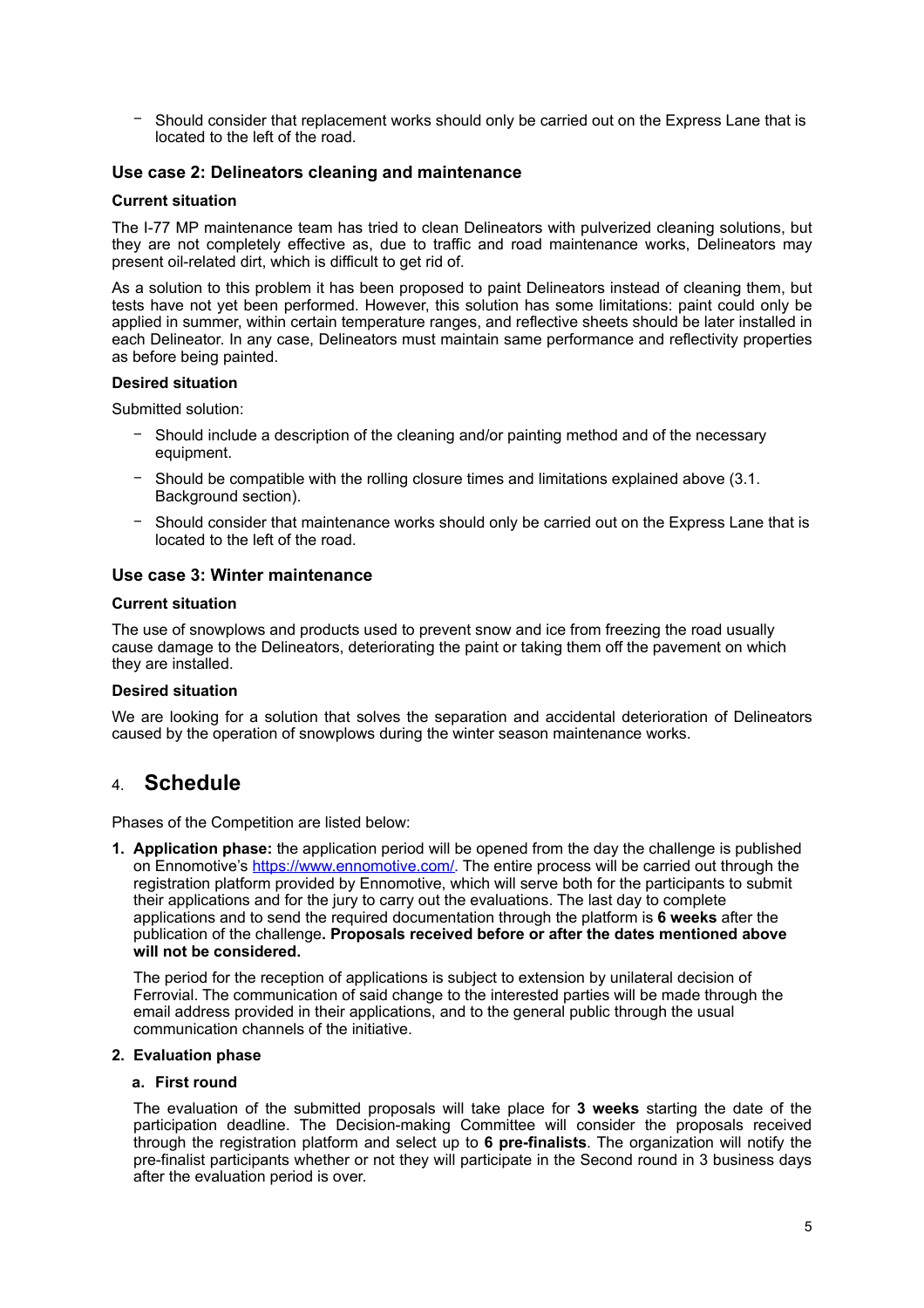#### **b. Second round**

The participants who submitted the Pre-Finalists Proposals will have a **4-week** period starting the date they receive the notification to deliver the required additional documentation for the Second round. The evaluation of the Second round will be carried out during a period of **2 weeks** once the deadline for receiving such additional information has ended.

#### **3. Announcement of the winner**

Once the evaluation period of the Second round is over, in 5 business days the Pre-Finalist proposal which wins the challenge (the "**Winning Proposal**") will be announced. The Participant who submitted the Winning Proposal (the "Winner") will be personally notified via the contact details they provided and, additionally, Ferrovial would be able to publish the Winning Proposal on the website <https://www.ferrovial.com/>and/or share it on the official media channels.

#### **4. Negotiation phase**

The negotiation phase will begin after the winner announcement and will establish all the conditions under which the Winning Proposal could be implemented. After this negotiation, the Winner must sign an agreement that contains the agreed terms and conditions (the "Agreement") to start the implementation phase of the submitted solution.

## <span id="page-6-0"></span>5. **Application process**

Participants of the competition ("**Participants**") shall be considered all those natural or legal persons over 18 years of age with legal capacity to undertake legal obligations and who have formalized the registration of a project through the Ennomotive competition platform, complying with all the data required for this purpose as indicated in these terms and conditions.

#### <span id="page-6-1"></span>5.1. **Selection criteria**

#### *Who can participate in the Competition?*

Ferrovial and Cintra are looking for participants who can solve all or part of the challenge, or any of its use cases. Every participant must comply with the following requirements

- Products, solutions or technologies must solve all or part of the challenge, or any of its use cases, providing a differential value to Ferrovial and Cintra.
- Products, solutions or services must involve a substantial improvement in the methods currently applied at Ferrovial (operations, technology, systems, processes) in relation to the proposed Challenge.
- ! Products, solutions or technologies may have been developed and implemented successfully in other sectors but must have the ability to be transferred to the mobility infrastructure industry and to the Challenge.
- ! Ferrovial will consider the ability to provide the necessary technical and human resources to carry out the development of the proposed pilot project, as another one of the points to be considered in the suitability of the solution.
- ! Participants, if they are freelancers or legal persons, must be up to date with payments and comply with the law. Also, all members of the participating teams must not have any criminal or police records for committing any serious offence and must not have been convicted by a final judgement.
- All proposals and solutions must comply with current regulations on Data Protection corresponding to the country / location chosen by Ferrovial and Cintra for the development of the pilot.
- The data provided by the Participants at the moment of registration must be true. Any participant whose data is false or incorrect will lose any chance to enter the competition.

#### <span id="page-6-2"></span>5.2. **Submission of applications**

*How must the applications be submitted?*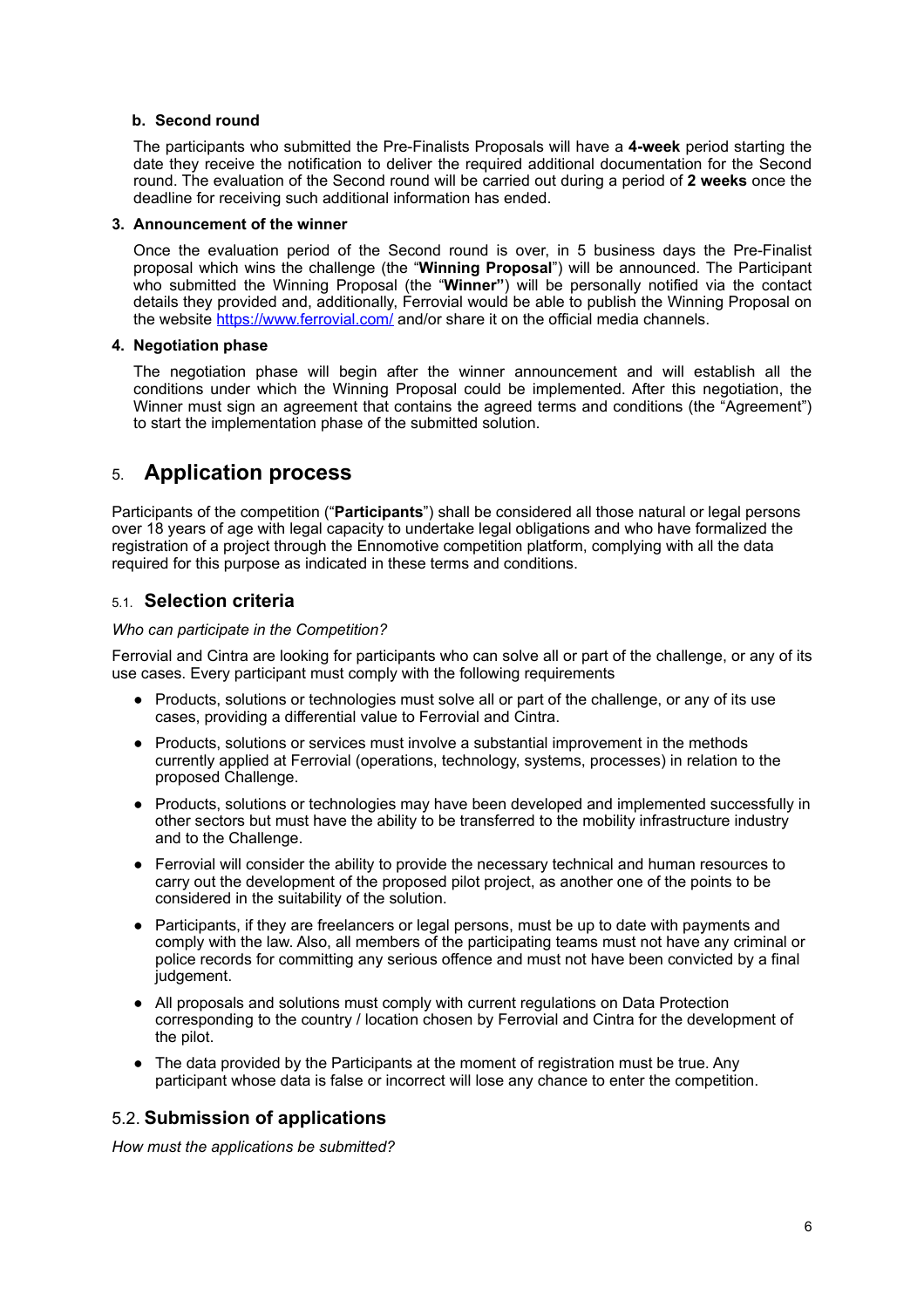The participants interested to participate in the Competition must register and submit their applications through Ennomotive's website: [https://www.ennomotive.com/](https://www.ennomotive.com/road-delineator-maintenance/)

They must fill in the online form on the web and enclose all the required information.

In particular they must provide with the application a PDF document including:

- A description of the solution proposed to the Challenge or any of its use cases, including a summary of the equipment, necessary materials, operations, etc.
- Sketches, designs, plans, models, 3D images, etc.
- Feasibility evidence for the proposed solution (if possible).
- Estimated budget and cost of the necessary works: detailed document with the necessary investment for equipment, number of operators, estimated deadlines, cost of materials, etc.

The projects and solutions submitted must be the exclusive property of the Participant who submits them to the Competition, except for the incorporation of known commercial solutions, as part of the general solution, of which manufacturer and model must be mentioned, and therefore be protected by rights of intellectual property. In the event that the proposal requires the use of industrial property of a third party, the Participant must acquire the corresponding right of access, use or exploitation prior to the presentation of the proposal.

For any questions or queries, Participants may contact the competition organization at the following email address: [admin@ennomotive.com](mailto:admin@ennomotive.com)

## <span id="page-7-0"></span>6. **Evaluation process**

#### <span id="page-7-1"></span>6.1. **Evaluation criteria**

The proposals submitted through the platform will be evaluated according to the following criteria and in the following order of importance:

- 1. Safety of the proposed solution.
- 2. Technical improvement of the Delineators maintenance process (Use cases 2 and 3)
- 3. Technical improvement of the Delineators replacement operation (Use case 1)
- 4. Best business case: initial investment (CAPEX) + operational cost (OPEX).
- 5. Highest degree of automation.
- <span id="page-7-2"></span>6. Lowest environmental impact (water consumption, chemicals hazards, etc.).

#### **6.2. Evaluation phases**

*How will the selection of the projects be carried out?* 

Once the application process has been closed, the evaluation process will begin. Evaluations will take place in two phases: (i) first round, where Pre-Finalist Proposals will be selected, and (ii) second round, where the Winning Proposal will be selected.

The selection process will be carried out by a committee made up of representatives from Ferrovial Innovation Department and the Ferrovial business unit responsible for the Challenge (the "**Decision Committee**"). In this case, the business will be represented by Cintra, the business division dedicated to mobility infrastructure.

The evaluation process is divided into two phases:

<span id="page-7-3"></span>6.2.1. First round

A panel of judges will choose a maximum of **6 Pre-finalist Proposals**. This panel will consist of both the Decision Committee and experts in the sector outside Ferrovial. The consideration of the proposals presented, and their evaluation will be carried out during a period of **3 weeks** from the closing of the registration period.

Once the Pre-finalist Proposals have been chosen, the organization will inform the Participants who submitted them to the Competition that they have been selected for the Second round in a period of 3 business days from the end of the evaluation period.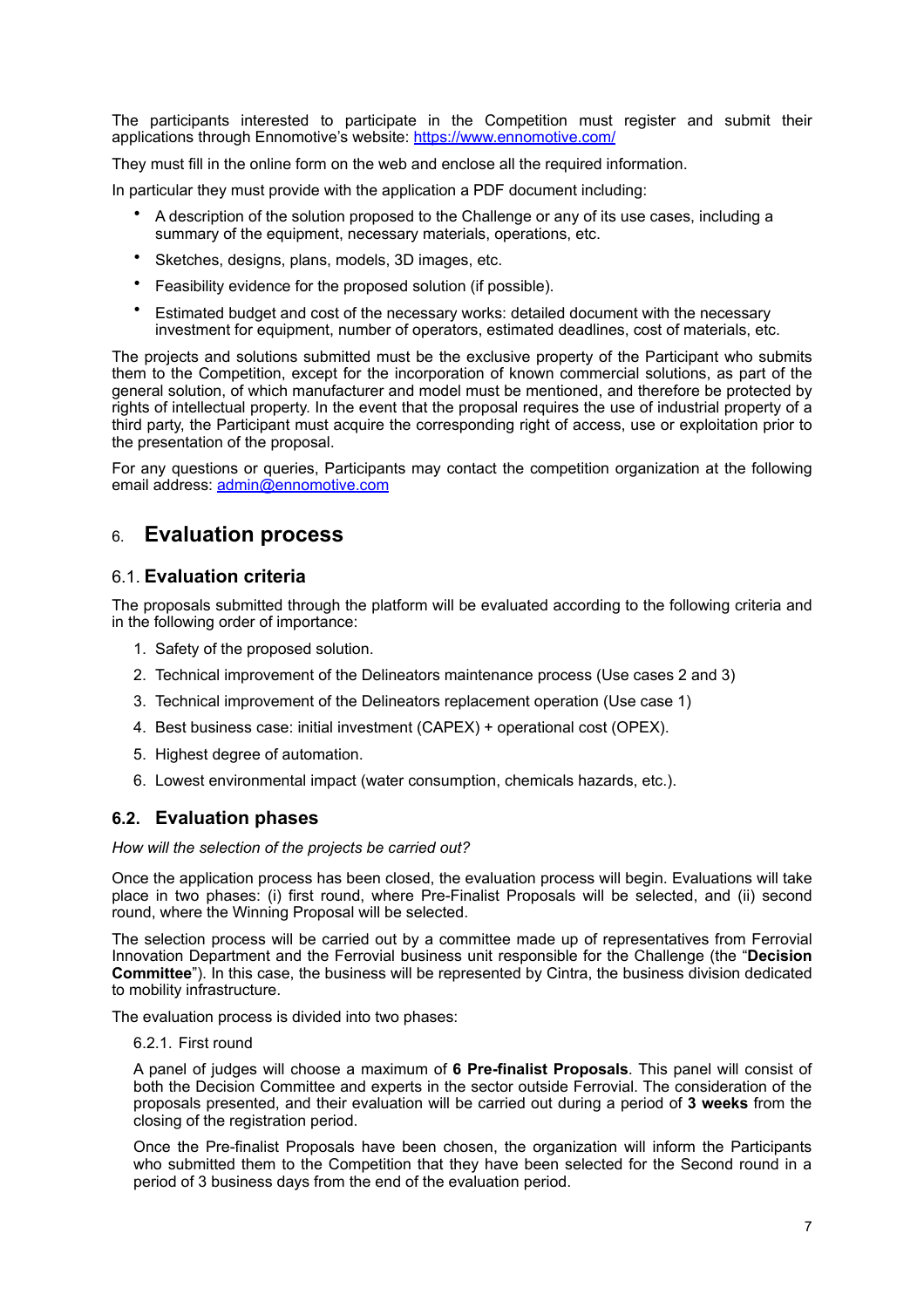#### <span id="page-8-0"></span>6.2.2. Second round

Once notified, Participants that submitted the Pre-Finalist Proposals will have a **4-week** period to provide additional documentation on the proposal.

Documentation to be provided in the second round by the Participants who submitted the Prefinalist Proposals ("**Additional Documentation**") must include:

- Detailed design of the process to implement the proposed solution, including specific requirements of equipment and materials.
- Necessary calculations for the solution to be implemented.
- Detailed use case, including approximate costs of the proposed operation.

Participants who submitted the Pre-Finalist Proposals will share a prize of THREE THOUSAND (3,000.-) EUROS as long as they continue participating in the Challenge and they submit the Additional Documentation.

After the deadline for submitting the Additional Documentation, the evaluation of the Pre-Finalist Proposals will be carried out by the Decision Committee during a **2-weeks** period with the objective of selecting the Winning Proposal of the Challenge.

## <span id="page-8-1"></span>7. **Winner notification**

The organization will notify the Winner that its proposal has resulted in the Winning Proposal within 5 business days from the end of the Second-round evaluation period.

Ferrovial may proceed to publish the name of the Winner and the Winning Proposal on its website: <https://www.ferrovial.com/>and / or share such information through official communication channels (*Facebook, Twitter, LinkedIn and / or Instagram*).

The Winner will have the opportunity to work with Cintra on the conceptualization of a pilot related to the solution proposed for the Challenge. Additionally, the Winner will receive a prize of TWELVE THOUSAND (12,000.-) EUROS and will maintain the ownership of 30% of the corresponding intellectual property rights, in accordance with the provisions of sections 10 and 11 of these rules.

## <span id="page-8-2"></span>8. **Negotiation phase**

Once the Winner is notified, it will begin the negotiation phase in which all the conditions under which the Winning Proposal solution (the "Project") could be implemented will be established. After this negotiation, and in the event that Ferrovial decides to implement the solution, the Winner must sign an agreement that contains the agreed terms and conditions (the "Agreement"), which will be a necessary condition to start implementing the proposed solution.

## <span id="page-8-3"></span>**9. Communications**

Those selected for each phase will be notified by email from [admin@ennomotive.com.](mailto:admin@ennomotive.com) Participants who are not selected will also be informed by e-mail from the same address.

### <span id="page-8-4"></span>10. **Awards**

Participants may win a compensation of up to FIFTEEN THOUSAND (15,000.-) EUROS, in accordance with the following:

- − Participants submitting the Pre-Finalist Proposals will share among themselves a compensation of THREE THOUSAND (3,000.-) EUROS, which they will receive as long as they present the Additional Documentation during the Second Round.
- − The Winner will receive a compensation of TWELVE THOUSAND (12,000.-) EUROS. Additionally, the Winning Proposal could benefit from business development opportunities in the countries in which Ferrovial operates, in the case of participating in the development of a pilot project together with Cintra, with the aim of promoting the possible integration of the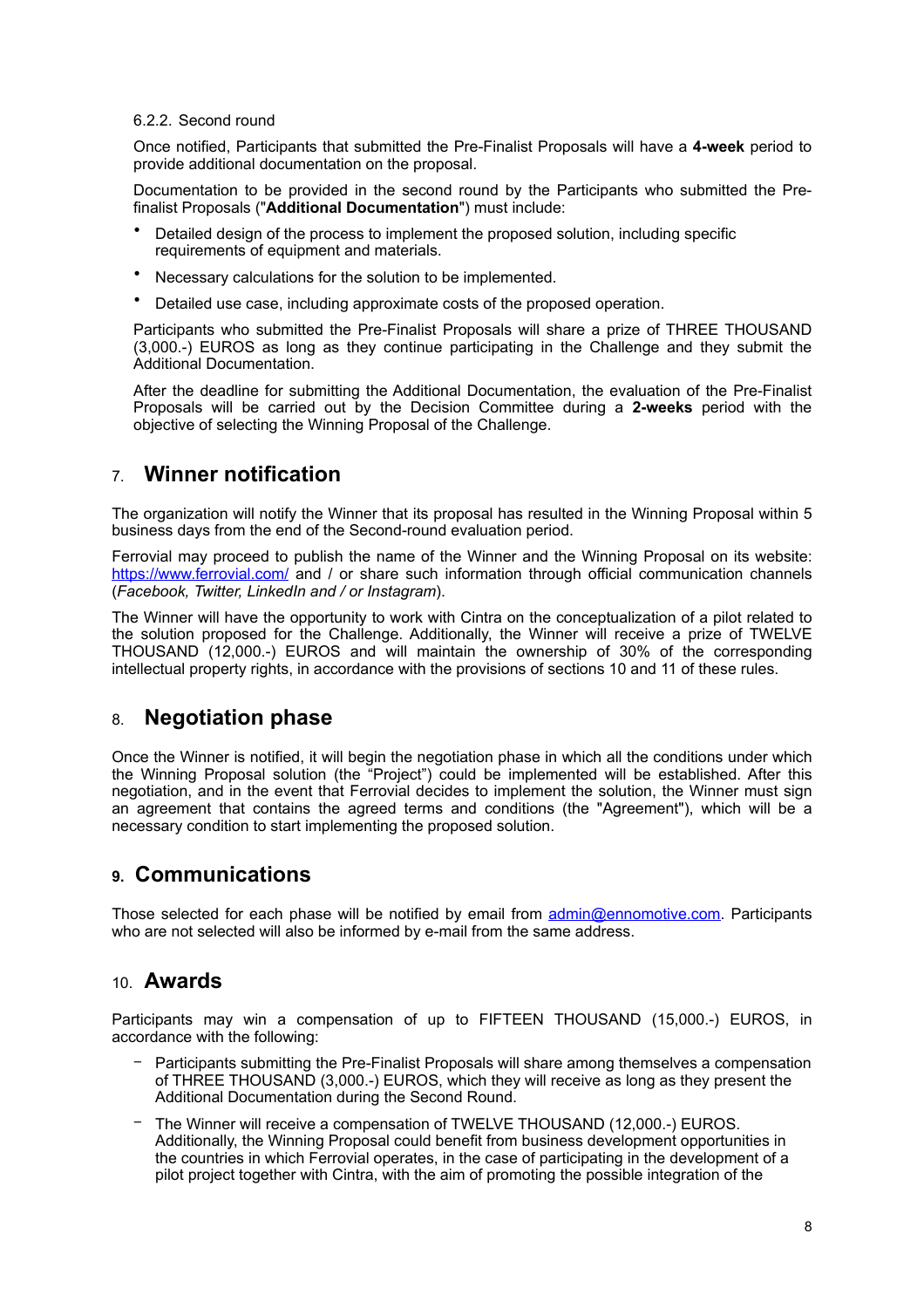solution into the market. During the months following the selection of the Winner, the possible pilot will be negotiated in accordance with the provisions of section 8, for which the Agreement will be signed.

## <span id="page-9-0"></span>11. **Industrial and Intellectual Property**

#### *Legal document on industrial and intellectual property between Ferrovial and the Participants*

Any products, platforms, materials, services provided, computer applications, their hardware and software components, source codes, executable codes, specific developments, models, samples, drawings, procedures, documentation, information and any other objects susceptible to protection by Intellectual Property or Industrial (the "**Protectable Elements**"), owned, respectively, by Ferrovial or the participants, together with any other knowledge acquired, either registry or extra-registration, the "**Know-How**" of each of them.

The Know-How acquired before participation in this Program will be considered, for this purpose, as "**Previous Know-How**". Both Ferrovial and Cintra as well as the Participants will maintain, at all times during the development of the Program, the exclusive ownership of their intellectual and industrial property rights over their respective Previous Know-How.

The ownership of each and every one of the submitted projects that are protected or are likely to be protected by the right of industrial and intellectual property, corresponds to the authors and/or owners of the aforementioned projects.

Participants may only use Protectable Elements of a third party if, in advance, they obtain the corresponding right of access, use or exploitation in favor of both the third party and Ferrovial and the companies of its group

Any new Protectable Elements or novel Know-How that are generated or resulting from participation in the Program ("**Resulting Know-How**") will be the exclusive property of each Participant, except for the Resulting Know-How of the winner proposal, that will follow the rules indicated in the following paragraph. Notwithstanding that Ferrovial may propose collaboration agreements with the participants who have contributed ideas or solutions that are of interest, even if they are not selected as winners of the competition, according to what is established in section 13.

The ownership of the Resulting Know-How of the winning proposal will be allocated in the following percentages: 30% will be owned by the Winner and 50% will be owned by Ferrovial. Based on the above, the exercise of the rights corresponding to the Resulting Know-How will be regulated in the Agreement signed during the Negotiation Phase.

In any case, the Winner is bound with Ferrovial to negotiate in good faith the terms to grant Ferrovial rights of access, use or exploitation in relation to those Protectable Elements of its Know-How that are necessary to exploit the technologies used/developed by the winner of the Program, which will be done through a use license without territorial limitation, for the maximum period allowed by law and the power to sublicense the other companies in the group to which Ferrovial belongs.

Any new Protectable Elements or novel Know-How that are generated or resulting from participation in the Program ("**Resulting Know-How**") will be the exclusive property of each participant, notwithstanding that they are bound with Ferrovial to negotiate in good faith the terms to grant Ferrovial rights of access, use or exploitation in relation to those Protectable Elements of its Know-How that are necessary to exploit the technologies used/developed by the winner of the Program, which will be done through a use license without territorial limitation, for the maximum period allowed by law and the power to sublicense the other companies in the group to which Ferrovial belongs.

The participants expressly declare and guarantee that they comply with the applicable legislation in the field of Intellectual and Industrial Property and that their Previous Know-How does not violate the rights of third parties. Likewise, the participants guarantee that they have all the rights, powers and licenses necessary to operate the granting of rights referred to herein, guaranteeing Ferrovial and Cintra the full use and peaceful enjoyment of said rights and the objects on which they fall, being free of any charge or encumbrance for this purpose.

Participants will exempt Ferrovial and Cintra from any liability, damages, losses, costs and expenses derived directly or indirectly from any breach, infringement or alleged breach or infringement in relation to its Know-How and the Protectable Elements of third parties employed in relation to the Program in any country and will immediately reimburse Ferrovial for all amounts paid by it on the occasion of the foregoing. Participants must cover Ferrovial and Cintra against any third-party claim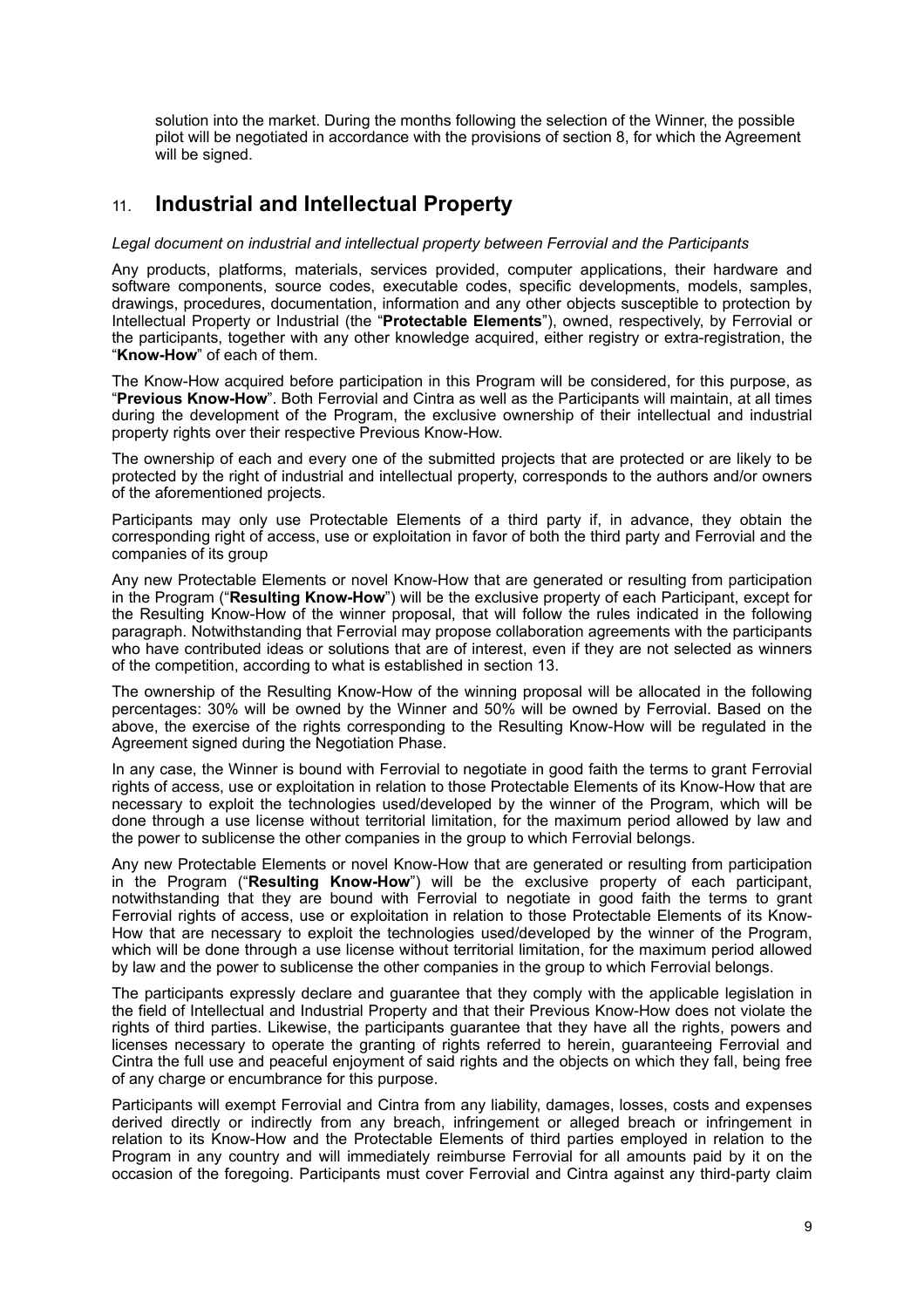regarding the infringement, in Spain or in any other country, of Intellectual and/or Industrial Property rights on the Know-How of the participants and the Protectable Elements of third parties employed in the framework of the Program, and they are obliged to carry out whatever is necessary to keep Ferrovial and Cintra out of the way and safe from such claims or lawsuits that could be demanded against it, reaching their full indemnity.

## <span id="page-10-0"></span>12. **Confidentiality**

All information and documentation, including, but not limited to, documentation and commercial, financial and technical information, provided by the Participants and by Ferrovial / Cintra under the Program, directly or indirectly, either orally, in writing or by any means, including computer, will be considered confidential information (the "**Confidential Information**"). The Participants and Ferrovial / Cintra are obliged not to reproduce, publish or disseminate the Confidential Information and to use it only in the framework of the activities that are the object of the Program. Participants and Ferrovial / Cintra will take reasonable measures to ensure compliance with the confidentiality obligations established in this clause.

Information that is or has become public domain by any means without breaching the confidentiality obligations established in these terms and conditions will not be considered as confidential.

The Participants and Ferrovial / Cintra undertake to keep a file of the Confidential Information and must keep a record of persons with access to confidential information both inside and outside their organization.

In the event that the Participants or Ferrovial / Cintra are legally obliged to make all or part of the Confidential Information public, they will inform the other party as soon as possible, so that it can take measures to eliminate or reduce the damage. If such damage cannot be avoided or reduced, only the part of the Confidential Information that is sufficient to comply with the legal requirement will be made public.

The participants and Ferrovial / Cintra will be responsible for the damages and losses that derive from the breach of the obligations of confidentiality by the personnel at their service, as well as of any person or entity that they can eventually subcontract to participate in the Program. The duty of confidentiality will remain in force during the five (5) years following the end of the Program.

The participants and Ferrovial / Cintra undertake to inform the people who have access to the confidential information the existence and scope of this obligation of confidentiality assumed by the participation in the Program.

The content of all ideas and projects submitted to this call, and all data and information of any kind provided by the Participants, will be treated as confidential by Ferrovial / Cintra, who undertakes not to use them for purposes other than those arising from this document.

## <span id="page-10-1"></span>**13. Exclusivity and Non-competition**

Ferrovial might negotiate collaboration agreements with non-winning Participants but to whom Ferrovial / Cintra expresses desire to jointly develop the solution to the Challenge. From the moment that Cintra / Ferrovial expresses to those Participants their intention to reach a collaboration agreement, said Participants may not inform, or transmit to a third party, the solution presented, nor exploit it commercially with an entity other than Ferrovial during one year. In addition, Participants who are selected as pre-Finalists agree not to collaborate during participation in the Competition with third parties that could be considered as direct or indirect competition of Ferrovial.

## <span id="page-10-2"></span>**14. Privacy Policy**

In compliance with the provisions of current legislation on personal data protection, participants in this promotion are informed of the following aspects concerning privacy and data protection.

#### **Who is responsible for the processing of your personal data?**

The personal data controller is FERROVIAL CORPORACIÓN, S.A., with fiscal identification number A-85959484 and registered office in c/ Príncipe de Vergara 135, 28002, Madrid (hereinafter THE COMPANY).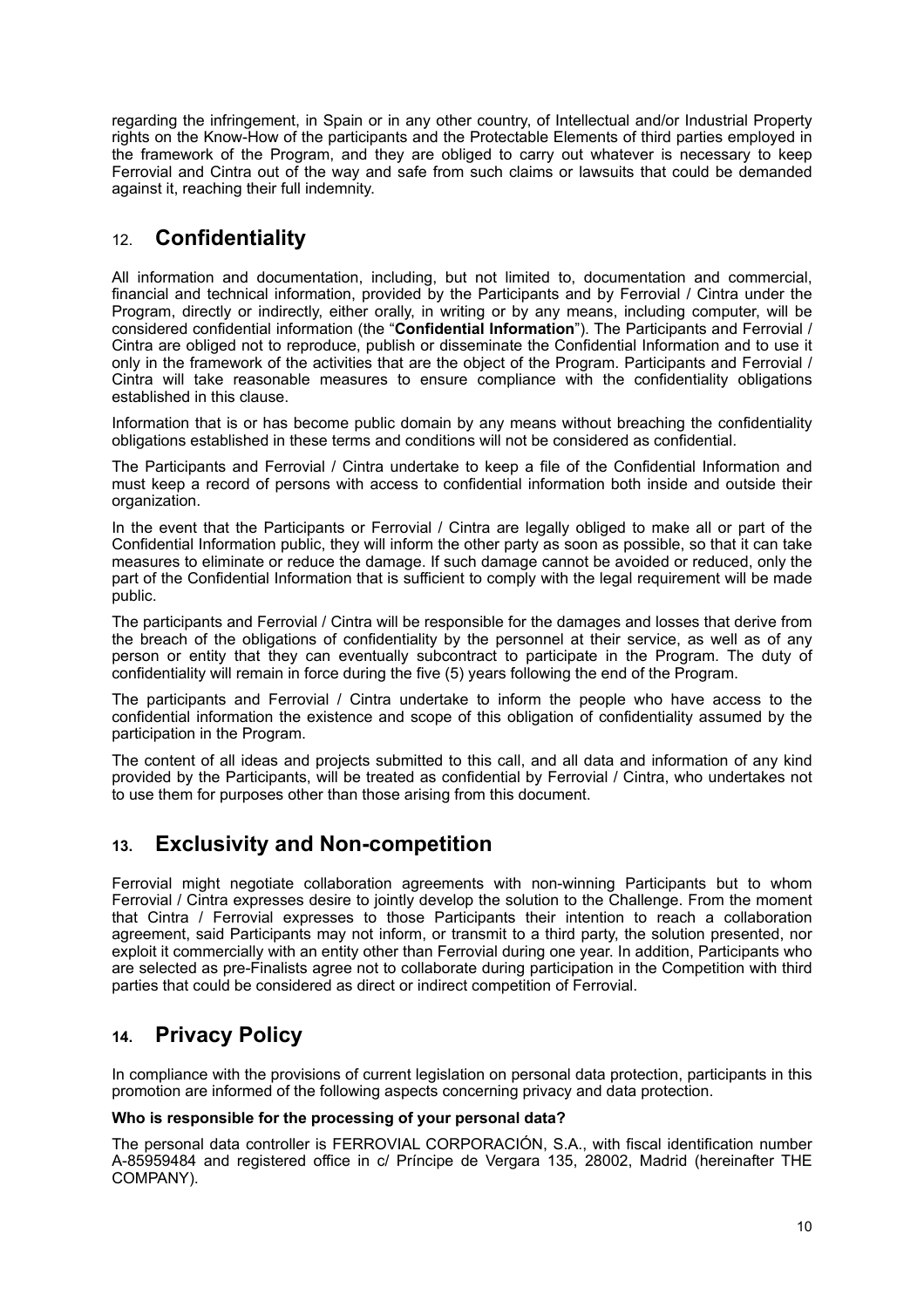THE COMPANY has formally assigned a Personal Data Protection Delegate and has enabled the following communication channel: [dpd@ferrovial.com](mailto:dpd@ferrovial.com)

#### **How do we obtain your personal data?**

To respond properly to this question, we must make a distinction between:

- a) Personal data sources
	- The data provided by the participant within the relationship he has established with THE COMPANY, by participating in this program.
	- Data coming from the management, maintenance and development of the established relationship.
- b) Types of personal data treated by THE COMPANY.
	- Identification and contact data.
	- Academic and professional data
	- Image

#### **What is the purpose of your personal data treatment?**

THE COMPANY processes your personal data for the purposes listed below:

- Management of the program and your participation in it.
- Verifying the absence of fraudulent actions or participations, or the ones contrary to the Terms and Conditions that regulate this program.
- Compliance with the legal and / or fiscal obligations that may correspond to THE COMPANY as the organizer of this program.
- Communication and dissemination of the finalists' event, as well as the winners of the program

#### **Which are the legal grounds for processing of your personal data by THE COMPANY?**

The legal grounds for the processing of your data is based on your consent, as well as on the development of the established relationship.

By registering as a participant in the program and accepting the Terms and Conditions, you consent to the processing of your data in relation to the purposes that make it possible to manage your participation in the program carried out by THE COMPANY.

Finally, we inform you that THE COMPANY will also process your data for the fulfilment of legal obligations that it may have as the organizer of the promotion.

#### **What personal information you should provide?**

In order to participate and apply as a participant in the program, you will need to provide at least the data marked as mandatory in order to manage your participation in the program. In case you do not provide at least those data, your participation in the program cannot be processed.

In addition, if you are selected as a finalist, we can treat your image in the context of dissemination, retransmission or communication of the event and its outcome.

#### **What you must guarantee when providing your personal data?**

When providing your data, you must guarantee that they are true, accurate, complete and up-to-date, and accept responsibility for any direct or indirect damage or harm that may be caused as a result of breach of such obligation.

In addition, by providing us with your data, you guarantee to be over 18 years of age, taking full responsibility for such statement.

#### **To which recipients will your personal data be communicated?**

The personal data processed by THE COMPANY for the purposes detailed above may be communicated to the following recipients depending on the legal grounds of the communication: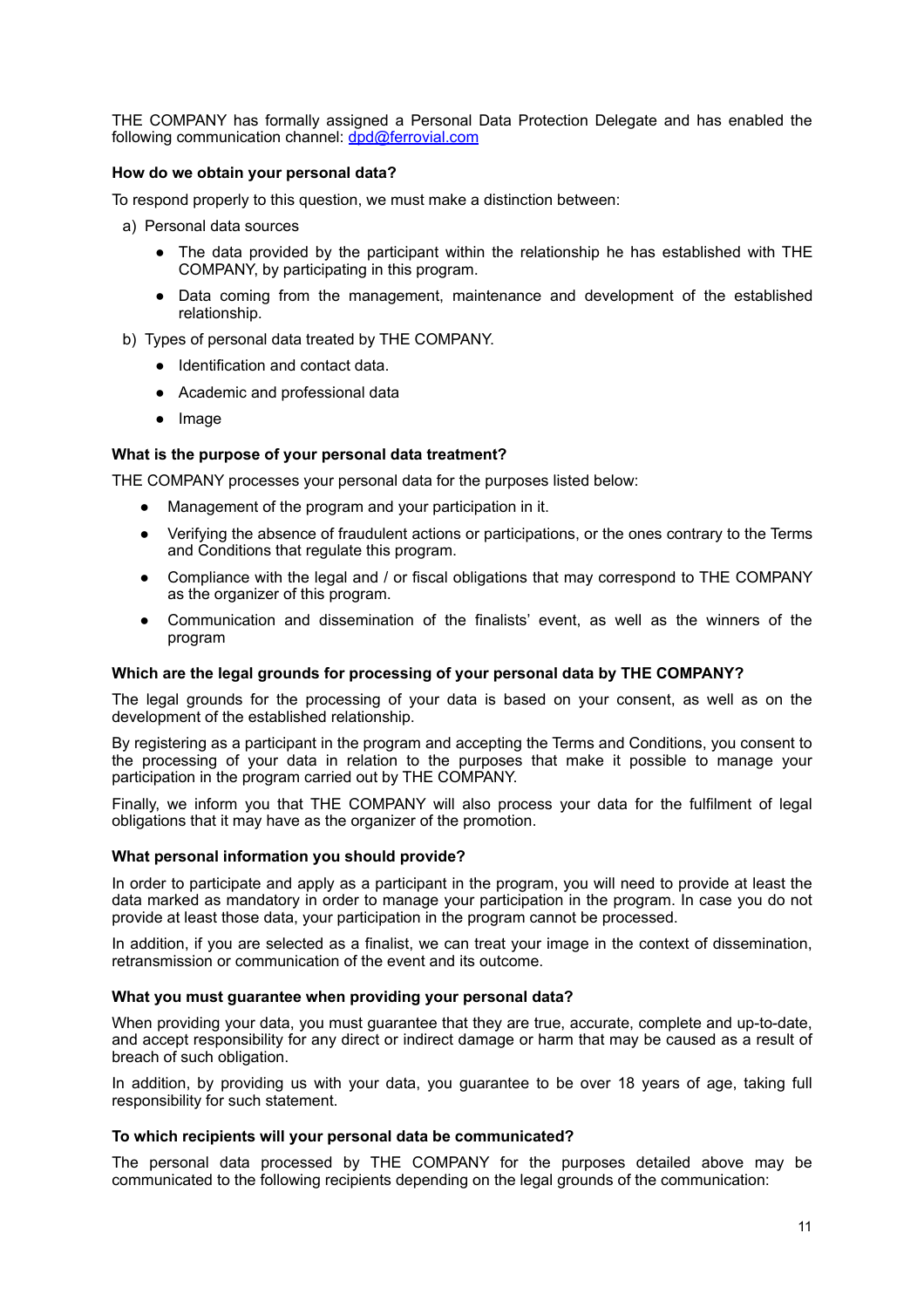● Public Organizations and Administrations.

By virtue of the foregoing, the aforementioned data communications seek to guarantee the correct development of the relationship established between the interested party and THE COMPANY, as well as to comply with legal obligations that require the aforementioned communications.

#### **How long will we keep your data?**

The personal data will be kept, provided that you have not exercised your right of deletion, during the validity of the program and once it is finished, during the period necessary to comply with the applicable legal obligations.

You can request more information on the terms of personal data retention by THE COMPANY at: dpd@ferrovial.com

#### **How do we protect your personal data?**

In response to our concern to ensure the security and confidentiality of your data, we have adopted the security levels required for the protection of personal data and the technical means at your disposal have been installed to prevent loss, misuse, alteration, unauthorized access and theft of the personal data provided.

#### **What are your rights in relation to the treatment we make of your data?**

THE COMPANY informs you that you have the right to access your personal data and obtain confirmation on how such data is being treated. Likewise, you have the right to request the rectification of inaccurate data or, where appropriate, request its deletion when, among other reasons, the data is no longer necessary for the purposes that made necessary their collection by THE COMPANY.

In certain circumstances, you may request the limitation of the processing of your data, in which case THE COMPANY will only keep them for the exercise or defense of possible claims.

Likewise, also in certain circumstances, you may object to the processing of your personal data for the purpose reported by THE COMPANY. In that case, THE COMPANY will cease the processing of personal data, unless there are legitimate reasons, or to guarantee the exercise or defense of possible claims.

Finally, you may request the right of portability and obtain for yourself or another service provider certain information derived from the formalized relationship with THE COMPANY.

These rights may be exercised through the following channels:

- In written form to the address: c/Principe de Vergara 135, 28002, Madrid, for the attention of Personal Data Protection Delegate and including the reference "Data Protection".
- [dpd@ferrovial.com](mailto:dpd@ferrovial.com)

In both cases, it is required to prove the identity of the person exercising its rights, by sending a copy of his or her identification document, foreigner identification number (NIE), Passport or equivalent document, including a print or san of both sides.

THE COMPANY will provide you with the requested information within a maximum period of one month from the receipt of the request. This period may be extended for another two months if necessary, depending on the complexity and number of applications received.

You may withdraw your consent at any time, in the event that consent has been granted for any specific purpose, without affecting the legality of the treatment based on the consent prior to its withdrawal.

You may file a complaint with the competent Data Protection Authority (Spanish Agency for Data Protection, www.aepd.es). However, in the first instance, you can file a claim with the Data Protection Delegate, who will resolve the claim within a maximum period of two months.